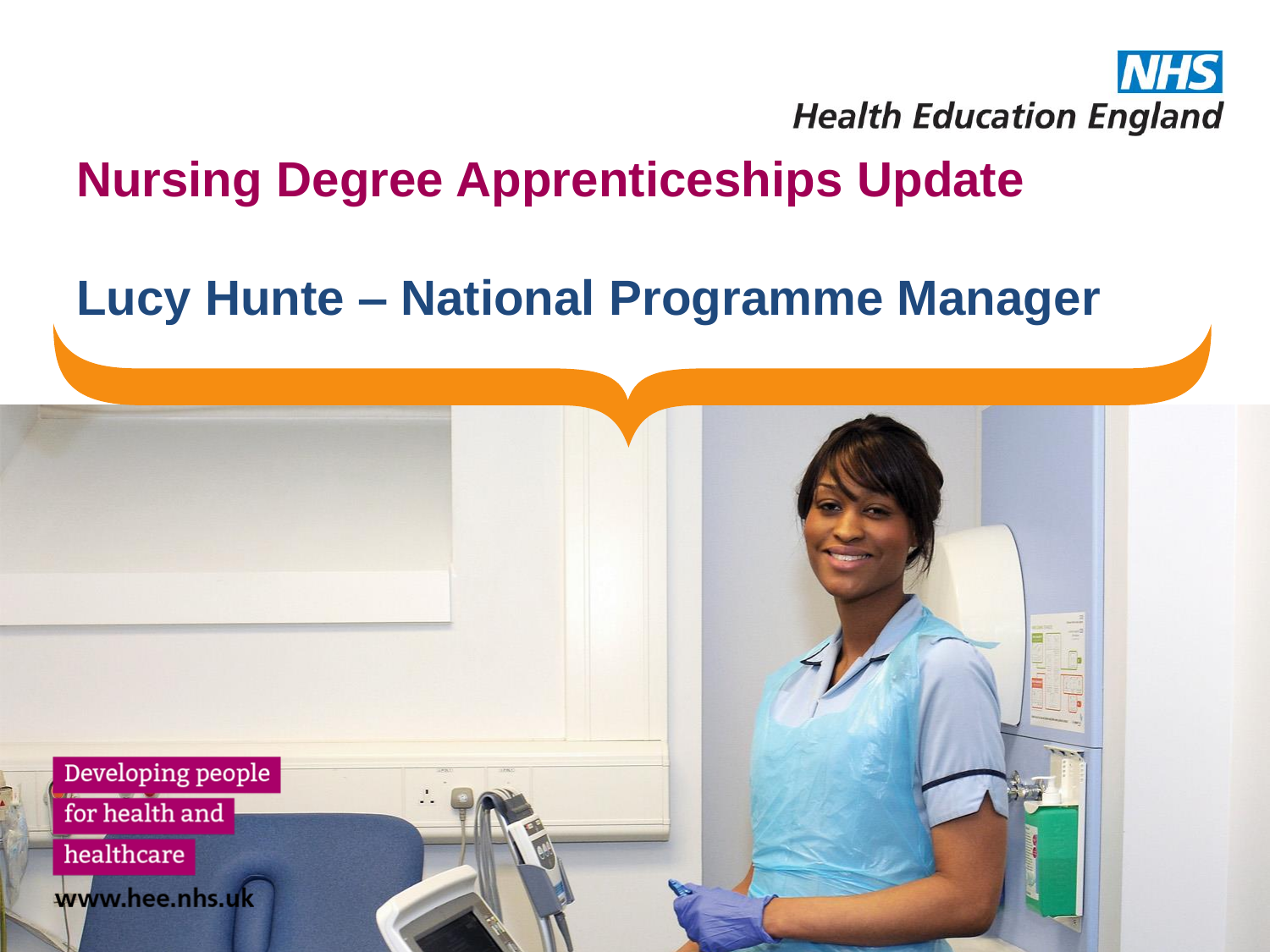

## **NHS apprenticeships – the year in figures**

Largest employer in England **1.2m** employees\*

Expected to deliver **1/3** of public sector apprenticeships **83% achieved in 18/19 – 23,200 starts**

Combined levy **£200m** each year

To deliver **28,500** new apprenticeship starts including **5,000** Nursing Associate apprenticeships (18/19) **7,500** in 19/20

*\* Figure from NHS choices*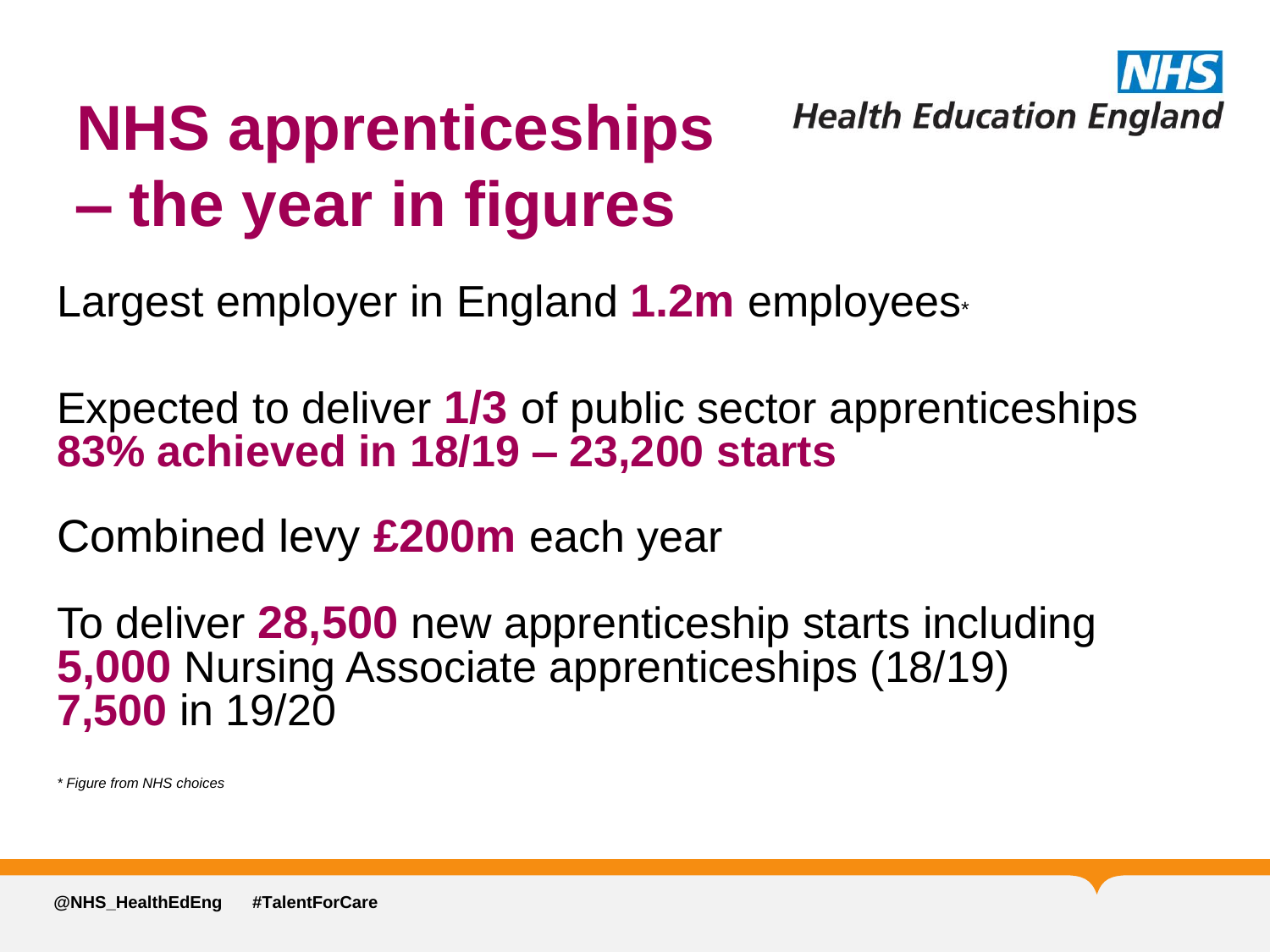### Progression routes in Nursing using an Apprenticeship Pathway

**Health Education England** 

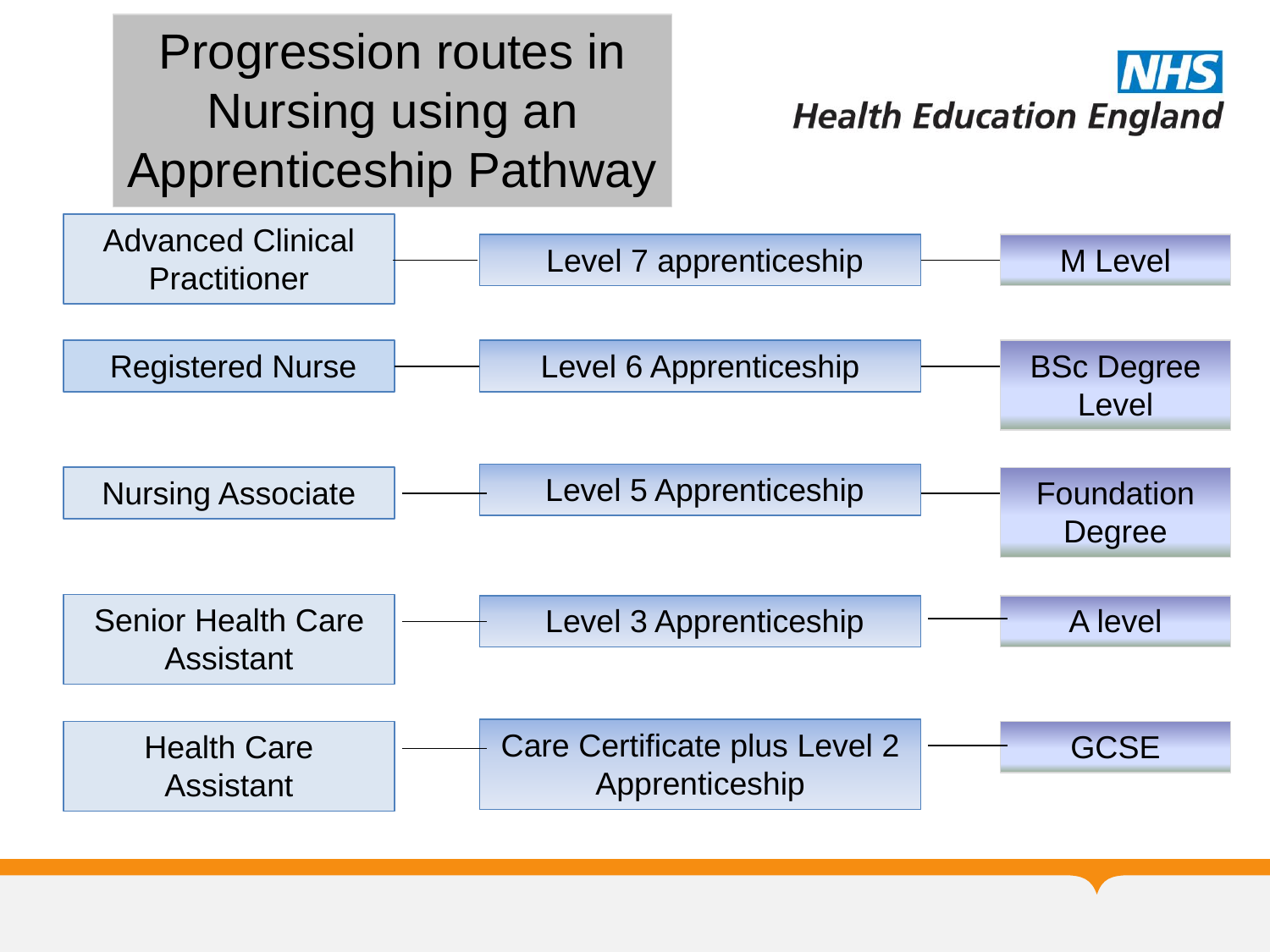## **Trailblazer Update**



- L7 Specialist Community and Public Health Nurse (SCPHN) apprenticeship standard approved £13,000 funding band
- NMC approved
- No starts until EPAO in principle
- L7 District Nurse Apprenticeship first starts planned for September 2020
- Specialist Clinical Practitioner proposal approved – will include all routes of Nursing & Critical Care including NICU & PICU
- L5 Health Play Specialist ready for delivery
- L8 Clinical Academic Fellow in development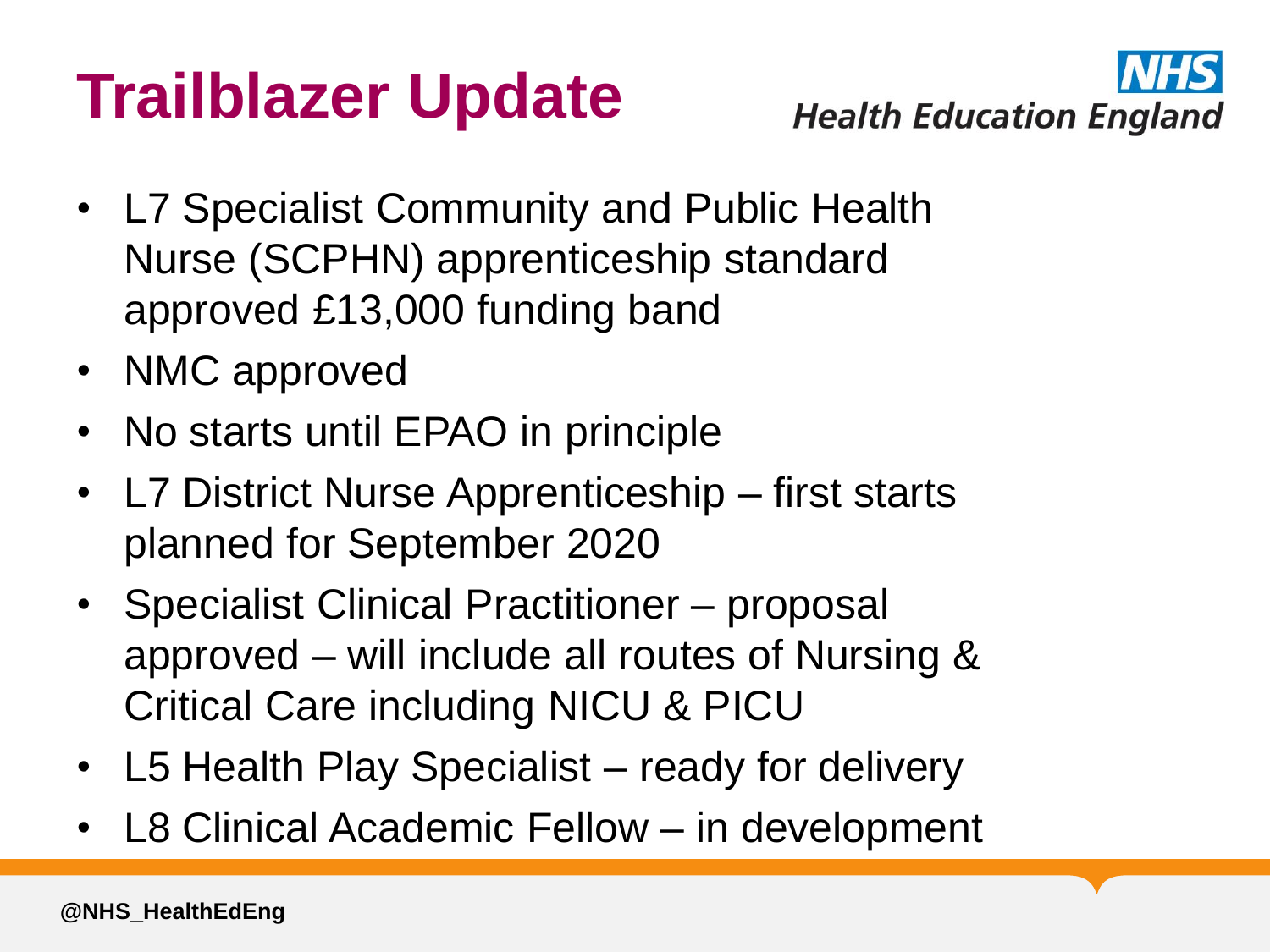# **CYP Steering Group Update** Health Education England

- Met November 2019
- Useful discussions and insights
- Update from James Mclean
- Myth Busting
- Ongoing support offered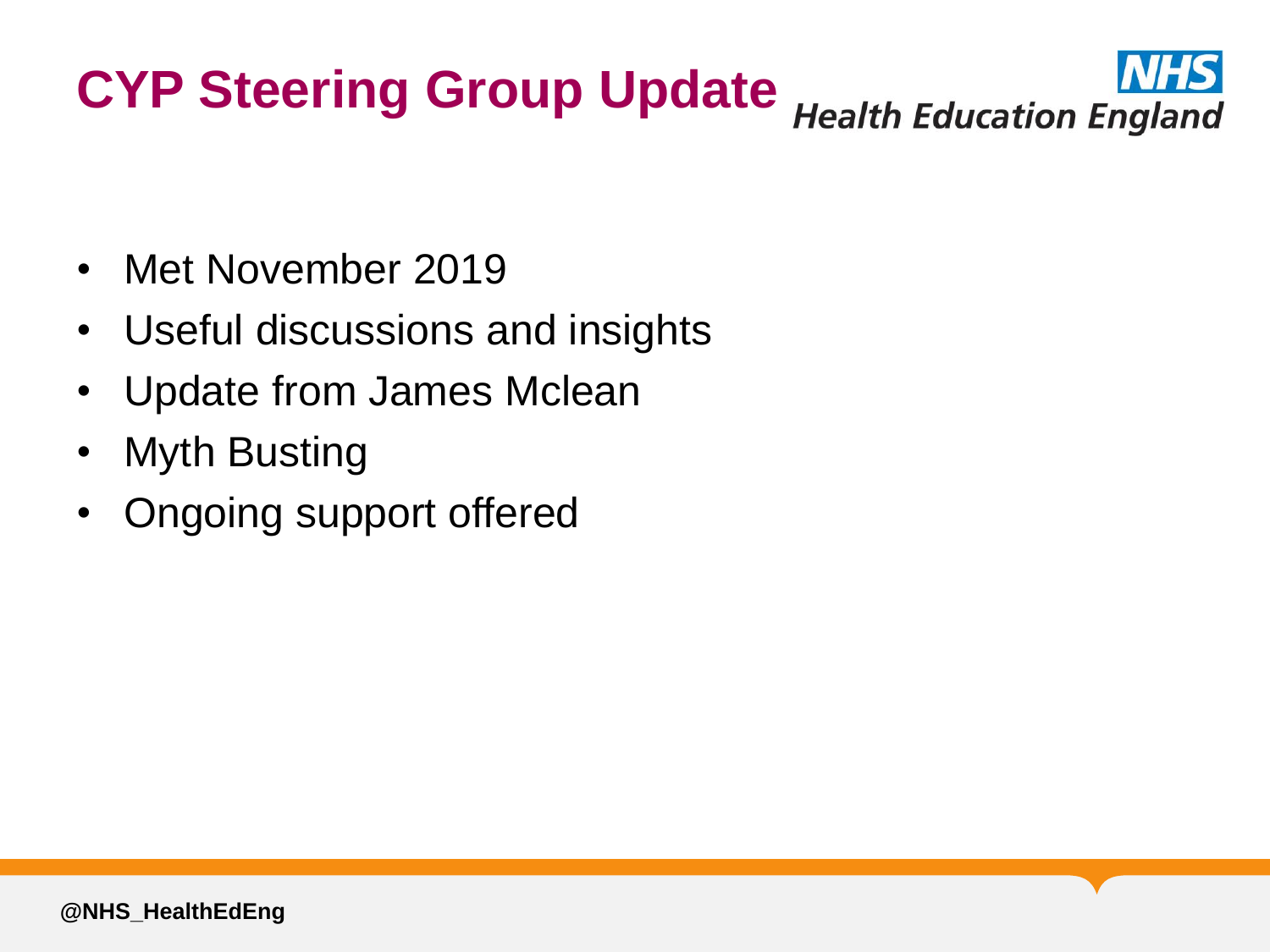

### **Developing apprenticeship pathways**

#### Profession/Occupation

Self funded pathway

**E Q U I T Y**

Apprenticeship pathway